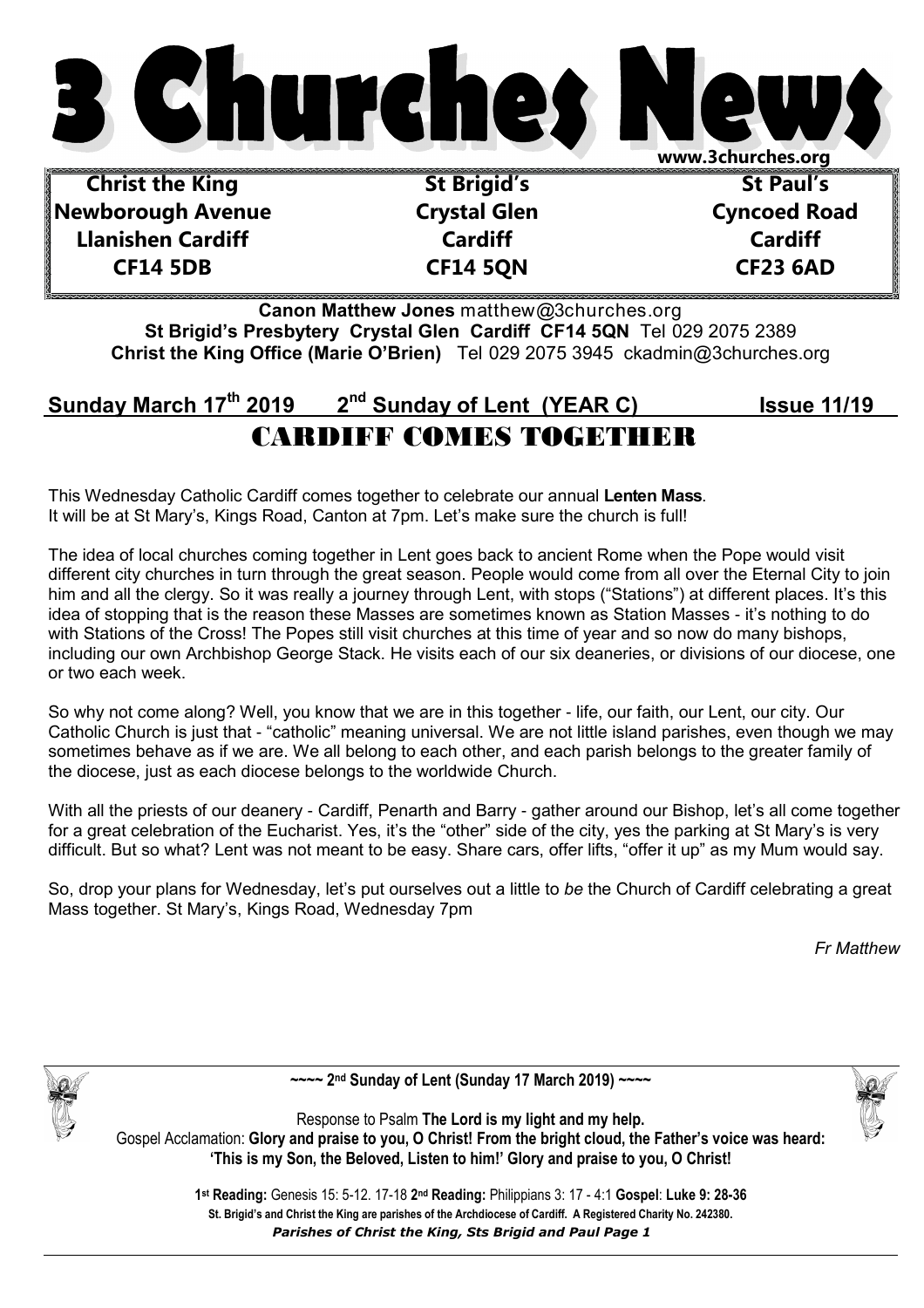# **3 Churches**

#### **Father's News**

#### **CHAPTER MASS**

The canons of a diocese constitute the cathedral Chapter, which meets several times a year. At one or more of those meetings they will concelebrate Mass together, with one canon presiding and preaching. This Tuesday, it's Father Matthew's turn, and you are of course welcome to take part. It's the normal lunchtime Mass 12.45 at the Cathedral, this Tuesday, Feast of St Joseph.

#### *JOURNEYING WITH JESUS*

Why not join a Lenten group meeting to follow Fr Denis McBride's excellent seasonal book for the season. Please contact leaders as follows if you would like to join: Monday 2.30pm (Moira Meades 2075 4025); Monday 2.30pm (Tess Evans 2075 5528); Monday 7.30pm (Esther Mahoney 07979 824433); Wednesday 1.30pm (Sheila Roberts 2065 7546); Thursday 3.30pm (Nigel Tuck 2076 6837). If you would like to take part but none of these times suit you, we can add other days. Please contact Marie York (2068 9253) or Tania Walsh (2061 1494)

## **CAFOD AND CAN**

Friday was **CAFOD Family Fast Day**. Please return your envelope as soon as possible. Now the worldwide charity **Aid to the Church in Need** are making an appeal in our churches - in St Paul's this week and Christ the King and St Brigid's next weekend. *(When the ACN appeal was launched last summer we didn't realize that Lent and so Family Fast Day were later than usual.)*

#### **RECONCILIATION**

During the week Monday - Friday (8 - 12 April) Cardiff parishes are hosting times for Reconciliation with visiting priests. Our allotted time is Wednesday 10 April 7 - 8pm. *Note this will take the form of our Penitential Service replacing the planned date.* 

#### **STATIONS OF THE CROSS**

Each Friday and Saturday at 9am before Mass at St Paul and St Brigid's respectively.

#### *DEANERY LENTEN MASS*

This Wednesday 20 March 7pm at St Mary's Canton (see front page). Please note there will be no morning Mass that day. Note the times and dates of further Lenten station Masses in the Cardiff diocese:

\* Tuesday 19 March 7pm St Helen's, Caerphilly

\* Wednesday 27 March 7pm

St David's Maesglas

\* Wednesday 3 April 7pm Belmont

Abbey, Hereford

\* Wednesday 10 April 7pm

St Alban's, Pontypool

#### **Wales and the Marches Catholic History Society**

We are very pleased to announce details of our next talk… Sunday 24 March 3pm at St David's Catholic College, Ty-Gwyn Road, Cardiff. Archbishop Barry Morgan - Gerald the Welshman. The Archbishop recently presented a TV series following the footsteps of Gerald from Wales to Rome and described him as a character full of contradictions.

All are welcome to this free event.

Good Neighbours in North Cardiff Good neighbours in North Cardiff are collecting goods for their annual fundraising sale on Saturday morning - 6 April. If you are able to donate any of the following, please deliver these to their office at 4 Heol Hir Llanishen (adjacent to St Isan Parish Hall) any weekday morning (9 - 11am) or give them a call and they will collect the goods from you. They are seeking goods of a reasonably good quality including; general bric-a-brac,

glassware, china, kitchenalia, jewellery, books, puzzles, games, craft items, toys, CDs, DVDs, vinyl and small furniture items (please note that they cannot accept mains electrical appliances, plants or clothes) They will also gladly accept offers of jams, chutneys, cakes to be cooked for sale on the day!

#### **Help! Help! Help!**

OPEN DOOR Senior Citizen's Club need a strong, fit person who could come for no more than half an hour every 3rd Thursday of the month to Christ the King Parish Centre at 4pm (when the club finishes), to put away tables, chairs and the keyboard. This is becoming increasingly difficult for those who run the club, nearly all over 80 years of age! If you feel you can offer this help which is vital, please ring Ann (2075 2900) Thank you in anticipation.

#### *BAPTISM PREPARATION*

The next Northern Arc preparation sessions are at:

\* **Christ the King** course hosted by Brigid Lee - Tuesdays 26 March & 2 April 7.30pm.

Anyone wishing to attend should email Brigid for details of the venue. andylee63@talktalk.net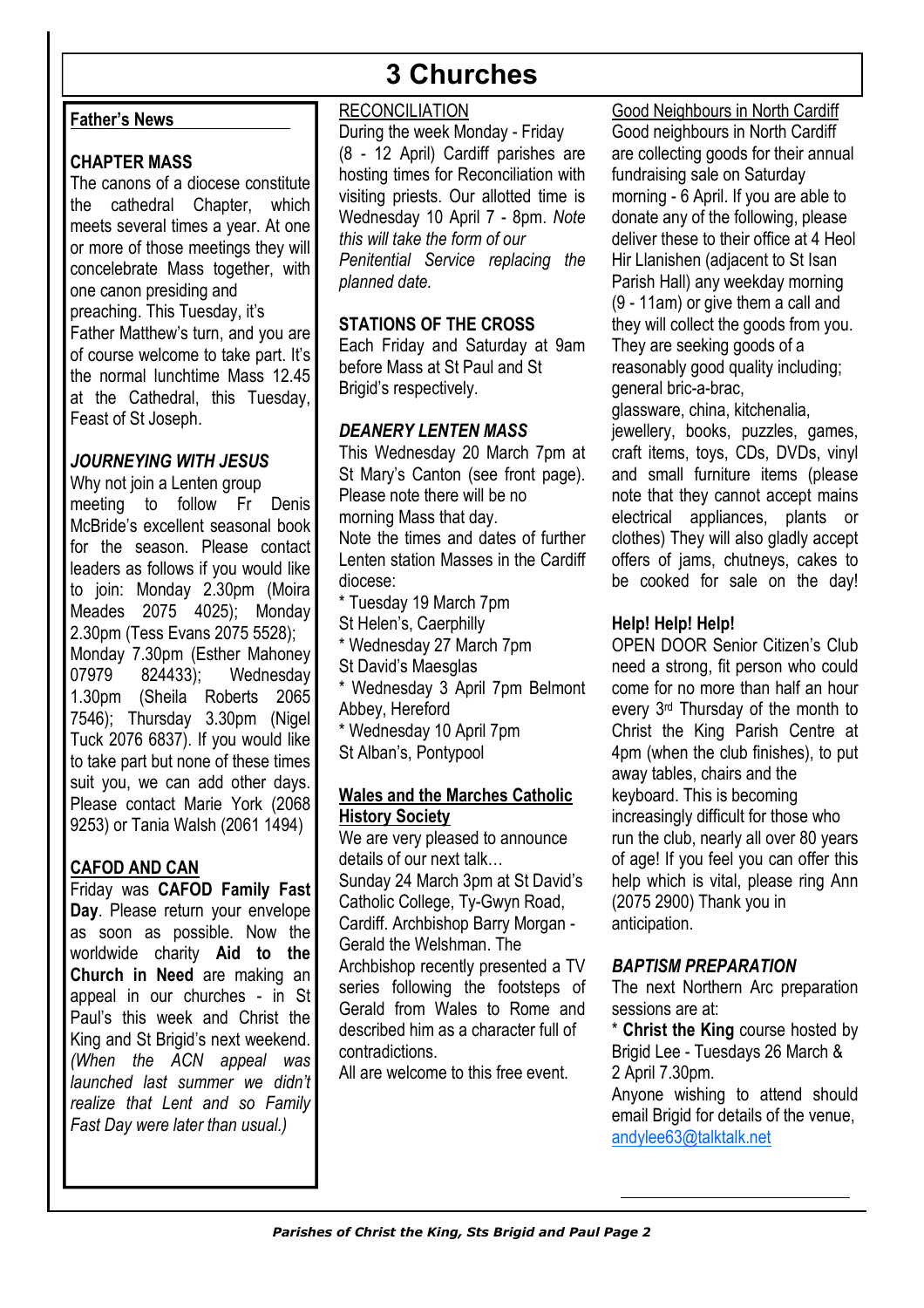#### **Thank you**

To all the people who came to help Brenda, Ray and Margaret Hudson and John Webber following the incident with the white car. We are very grateful to everyone for your care. Glad to say that apart from many bruises and a very bruised and battered elbow for John, we are doing OK - the car not so good, but will be back next week! I'm so glad we are part of such a caring community. God bless you all - Brenda Hudson.

#### Lenten Retreat

St David's Catholic College, Ty-Gwyn Road, Cardiff CF23 5QD Saturday 6 April 10.30am - 3pm "*The Word of God is something alive and active*" (Hebrews 4:12) During this Lenten Retreat we shall focus on how we listen to God. Together we shall reflect on the power of God's Word to bring forth life just like at the time of Creation and we shall focus on three pathways into listening: Adoration, the Bible and the voice of the poor The retreat is free of charge and open to people of all faiths and no faith.

Registration is at 10am for a 10.30am start.

Lunch will be provided. To allow us to adequately organise the event and provide a meal for all people attending, please contact Christian Mahoney (07764 515864) or email christianmahoney2@gmail.com to confirm your attendance.

**The Monday Group will meet on Monday 25 March at 2pm in St Paul's Car Park before our visit to the Children's Air Ambulance Depot** 

# **Christ the King**

## *R.I.P*

The Funeral Service for Lilian Dyer will take place at Christ the King this Monday 18 March at 11am.

#### **Advance Notice: Road Resurfacing**

Please note that the Council will be carrying out road resurfacing works on Newborough Avenue week commencing 25 March (subject to weather). The works should take approximately two days during which time the Church will only be accessible by foot and cars must not be parked on Newborough Avenue. Further details will be given as and when we have them.

#### CAFOD

Please return your CAFOD Fast Day envelope to the purple drum at the back of the Church as soon as possible. There are still envelopes available if you did not get one last week.

**There will be a Tai Chi Class this Thursday 21 March 10 - 11am in Christ the King Parish Centre. Next week (Thursday 28 March) there will be a LIFT Class. Hope to see you there!** 

#### *Mobile phone found*

A silver and white Nokia mobile phone has been found in the church over Christmas and also a key. If you think any of these items may belong to you please contact Marie in the Parish Office.

**New to the Parish? Pick up a leaflet**

#### **Walk With Me, Lent**

This pocket-sized booklet of prayers and reflections for Lent 2019 is now available at the back of Church. It costs £1 and supports parish funds. The focus of this year's *Walk With Me* is '**Living a Holy Life**'. Archbishop George Stack, Bishop Tom Burns and Bishop Peter Brignall have written a forward to the booklet and recommend it as an aid to prayer. In the introduction we read, 'During these forty days of Lent Jesus invites us to 'Walk With Me'. May the readings and prayers contained in this short booklet help us realise that he continues to accompany us on our journey towards Easter - and beyond.'

## LINK

Have you celebrated any big events since the last edition of LINK? Do you have any life ambitions planned for 2019? Have you done anything special or exciting for charity, for fun or just to tick off your 'bucket list'? Please share your stories with us, we'd love to fill LINK with your news. Email Cherime -

mark.cherime@talktalk.net

or Jane - j.v.rendle@talk21.com or leave in the LINK basket in the porch.

## **Gift Aid**

New gift aid envelopes for 2019 / 20 are available at the back of the Church. Please collect yours ASAP

*Easter cards are for sale in a box on the table at back of church.* 

# **St Brigid's & St Pauls**

## **BAPTISM**

We welcome into the Church through Baptism today at St Brigid's, Eva-Rose Laura Morris. We remember her parents and god-parents in our prayers.